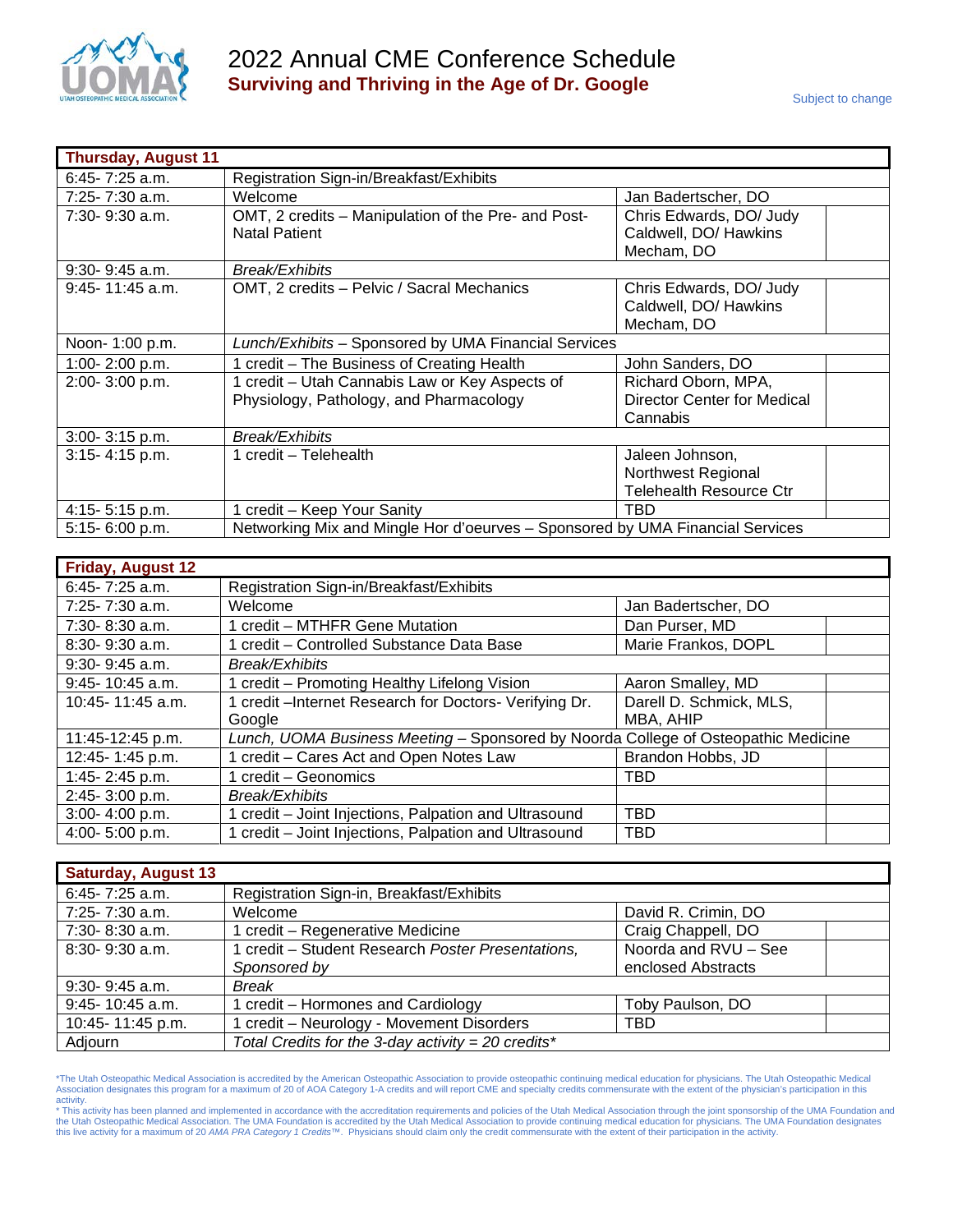

# 2022 Annual CME Conference Schedule **Surviving and Thriving in the Age of Dr. Google**

### **Thursday, August 11, 2022**

OMM 1 – Manipulation of the Pre- and Post-natal patient – 2 hours Chris Edwards, DO

OMM 2 – Pelvic / Sacral mechanics – 2 hours Chris Edwards, DO

The Business of Creating Health – 1 hour

Today there are medical business models from solo to corporate physician. The models include Direct Primary Care, Concierge medicine, mixed insurance/cash clinics, captive business owned clinics, and large hospital owned practices. Let's discuss the advantages and disadvantages of each and how to incorporate the beneficial components into your own practice.

John Sanders, DO

Medical Cannabis Therapy – 1 hour

What is the law and allowed conditions, understanding compassionate use board, what conditions respond to and which have a higher rate of failure, monitoring cannabis patients for adverse reactions, finding the therapies that work. What are the protocols that are working?

Richard Oborn, MPA, Director of Center for Medical Cannabis

Telehealth – 1 hour

What's new, determining if a telehealth appointment is appropriate for the patient's care, billing 101 for remote medicine, documenting to get paid.

Jaleen Johnson, Northwest Regional Telehealth Resource Center

Keeping Your Sanity – 1 hour

Finding the balance between Professional, Public and Private life. Understanding how and when to set the boundaries for your own sanity and recognizing when you need extra help taking care of yourself.

TBD

#### **Friday, August 12, 2022**

MTHFR Gene Mutation – What is it and why should we care? – 1 hour

The MTHFR Gene Mutation is becoming a buzz word with patients and the internet is full of good and bad information. It was never taught in medical school and is rarely discussed at conferences, but it does affect patient care and patient response to treatment.

Dan Purser, MD

Utah Controlled Substance Database – 1 hour

How to use the database to your advantage and to protect your patients and yourself. Do you know the most recent legal changes and requirements that may affect how you manage your patients.

Mary Frankos, Department of Professional Licensing

Promoting Healthy Lifelong Vision – 1 hour

Eyecare supplements and promoting visual longevity.

Doctor Education – Internet Research for Doctors – Verifying Dr. Google. – 1 hour

How to find and verify all the stuff your patients tell you about. Staying up to date and getting back to research. Learning to be open to treatment modalities or possibilities that you have never heard of or are unfamiliar with. Patients are being introduced to herbology, homeopathy, energy medicine, crystal healing, EMF fears, chelation therapy, antigen therapy, and naltrexone therapy to name a few – all via the internet. Not being familiar with these treatment modalities can lead to frustration for the doctor and patient.

Darell D Schmick, MLS, MBA, AHIP